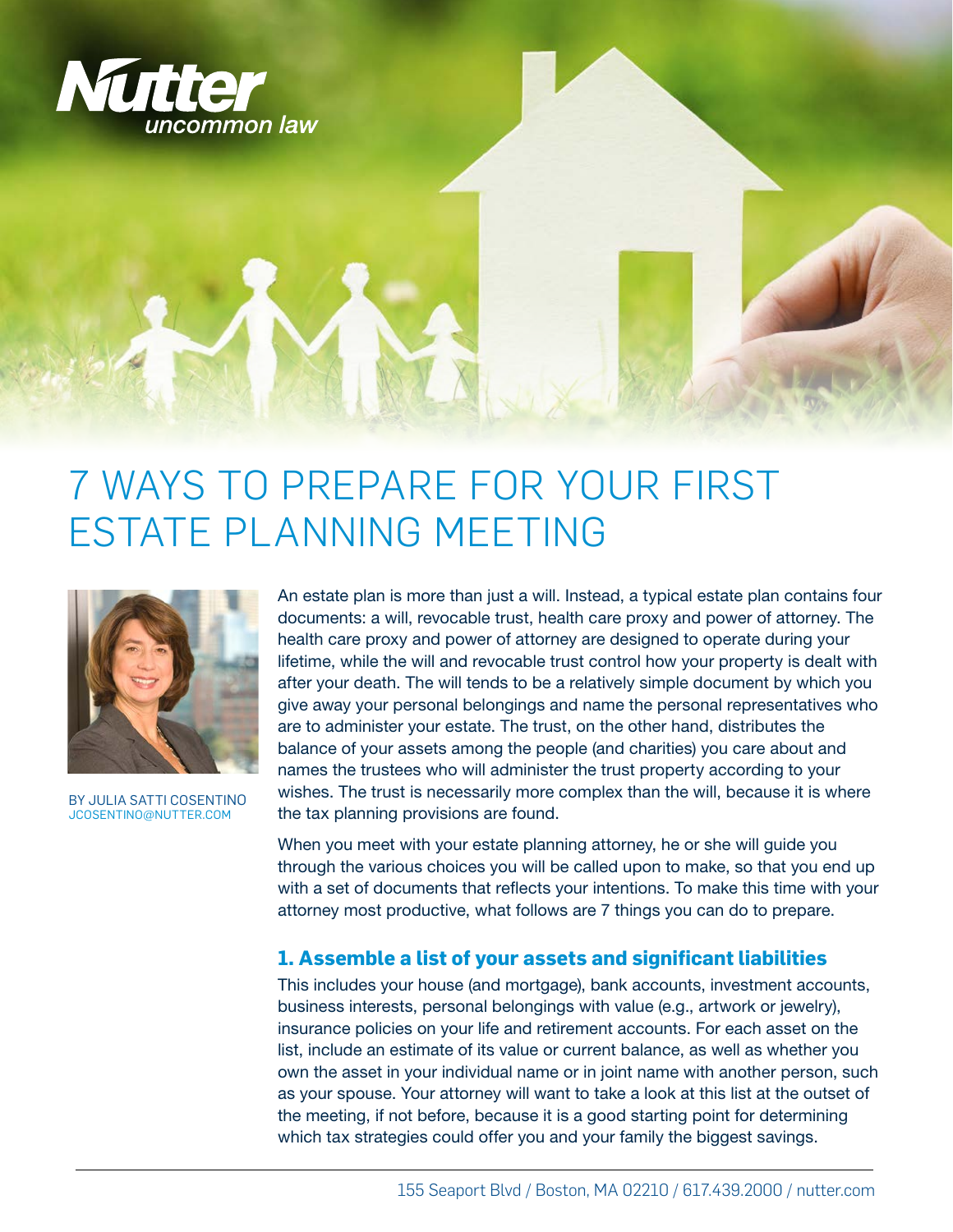#### **2. Consider if there are any personal belongings you want to leave to a particular person**

Think about how you would like to dispose of your things, even if you are convinced they are not worth much money. Oftentimes, a couple will provide that all household furnishings, jewelry, collections, etc., will pass to the surviving spouse when the first spouse dies, and then everything will be divided equally among their children when both of them are gone. Because the sentimental attachment to certain items can be high, consider whether you should be more specific about who should receive those items. Keep in mind that the deepest rifts among adult children can begin with a tug of war over items that have value only to them. If you cannot decide at the time or want to remain flexible to change things over time, you can have a request put in your will that your spouse and/or children deal with your belongings according to any side letter you leave with your will. For this approach to work, though, you will need to actually write that side letter.

#### **3. Start to think about who has the skill and willingness to be the personal representative(s)**

The persons you name in your will as the personal representatives will be charged with settling the estate following your death. His, her or their duties will include collecting your assets, paying debts, expenses and any taxes that are due and then distributing the assets as directed by the rest of your estate plan. People usually name their spouse to serve as the personal representative in the first instance. If you decide to do the same, you need to consider who should act in this capacity if and when both spouses are deceased. You can name more than one person if you like. Whoever you choose, you should also think about a successor in case the first person(s) named cannot act for any reason.

#### **4. Get comfortable with the idea of trusts for your children and grandchildren as an alternative**

You could decide to pay out all of the trust property equally among your children when you (or both you and your spouse) have died. However, many individuals and couples choose another approach—to divide the trust property into equal shares, with one share being held in trust for each child until the child needs or wants funds. Your estate planning attorney will explain the advantages of this. One compelling advantage is that property held in trust for a beneficiary tends to be insulated from the claims of that beneficiary's creditors, including a divorcing spouse. If you choose this alternative, the trusts could last throughout your children's lifetimes. Or, you could provide that specific portions of the trust property be distributed outright to your children at certain points in time (e.g., 1/3 at age 30, 1/3 at 35, and the balance at 40). You must also consider how you want your property handled if one of your children predeceases you, leaving young children of his or her own.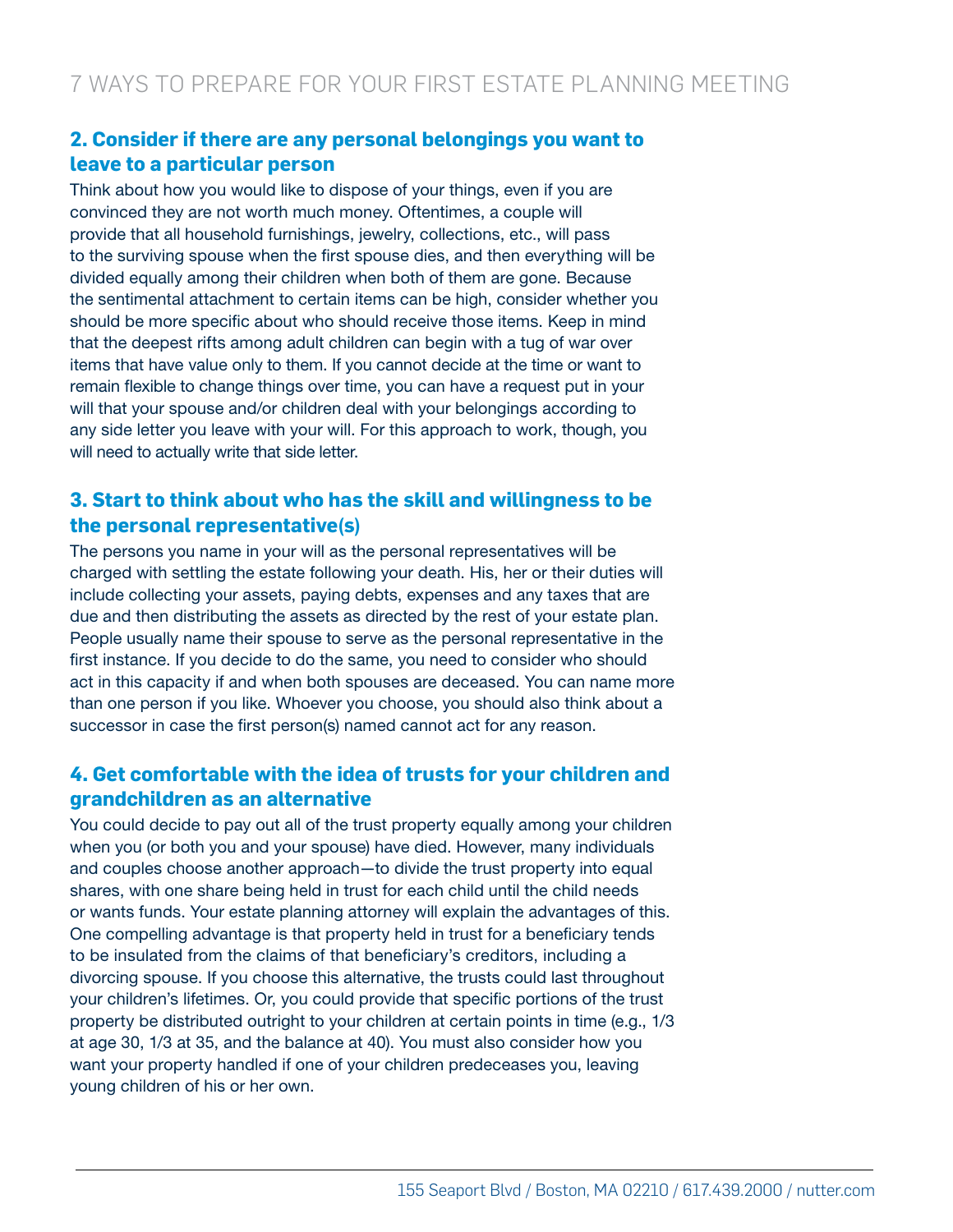#### **5. Start to think about who has the skill and judgment to be the trustees**

As with the appointment of personal representatives, the person or persons you name as trustees of your revocable trusts following your death can be family members, friends and/or professionals. If your children are relatively young and/ or you decide to provide for grandchildren, the trusts could last many, many years. You may want to consider naming an institutional trustee (such as a law firm or bank) so you will be sure there will be continuity of management. The trustee is responsible for managing the assets and making sound distribution decisions, so there will be adequate resources to meet your spouse's and/or your children's needs after you are gone.

#### **6. Decide who should make medical decisions for you if you are incapacitated**

The health care proxy, along with the power of attorney, is an important component in planning for incapacity. In the health care proxy, you name an agent to make health care decisions for you if you are unable to do so. Give some thought to the person who should have that responsibility, along with a successor to him or her. Only one health care agent can have authority at a time, so if you would like to choose more than one of your children, you will need to decide the order in which they will serve.

#### **7. Decide who should take care of your financial affairs if you cannot**

The power of attorney is similar to the health care proxy, except you are appointing a person or persons to act as your agent with regard to your financial matters during your lifetime. Unlike the health care proxy, you can choose two or three persons to act together. The power of attorney can take effect either when you are incapacitated or it can become effective immediately after you sign it (for instance, the power of attorney may be useful if your spouse is away and you need to sign on his or her behalf).

The purpose of this list is not to overwhelm you with decisions or to delay your first estate planning meeting. If you get stuck on any of them, know that your attorney will explain all these things and the different options available when you sit down with him or her. Instead, this list is meant to get your thinking started while you have the luxury of time—in the days and weeks before the meeting—to reflect on these issues, so the ultimate result is exactly what you set out to achieve.

This update is for information purposes only and should not be construed as legal advice on any specific facts or circumstances. Under the rules of the Supreme Judicial Court of Massachusetts, this material may be considered as advertising. Copyright © 2021 Nutter McClennen & Fish LLP. All rights reserved.

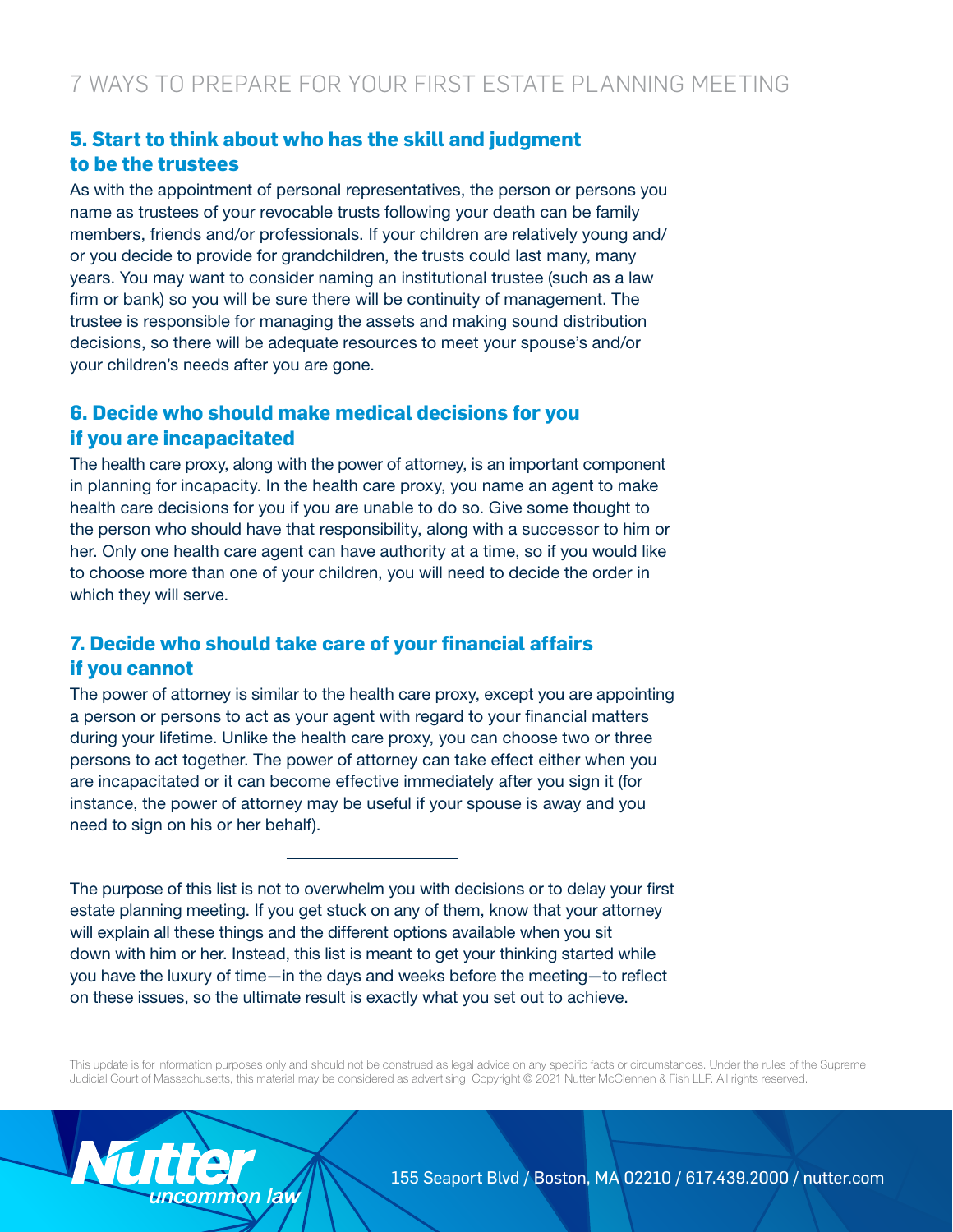



# ACC 2021 Trusts & Estates Series *Planning Ahead for You and Your Family*

**Why You Need an Estate Plan and Steps to Getting the Right One In Place**

*Julia Satti Cosentino and Sara Goldman Curley* 

March 31, 2021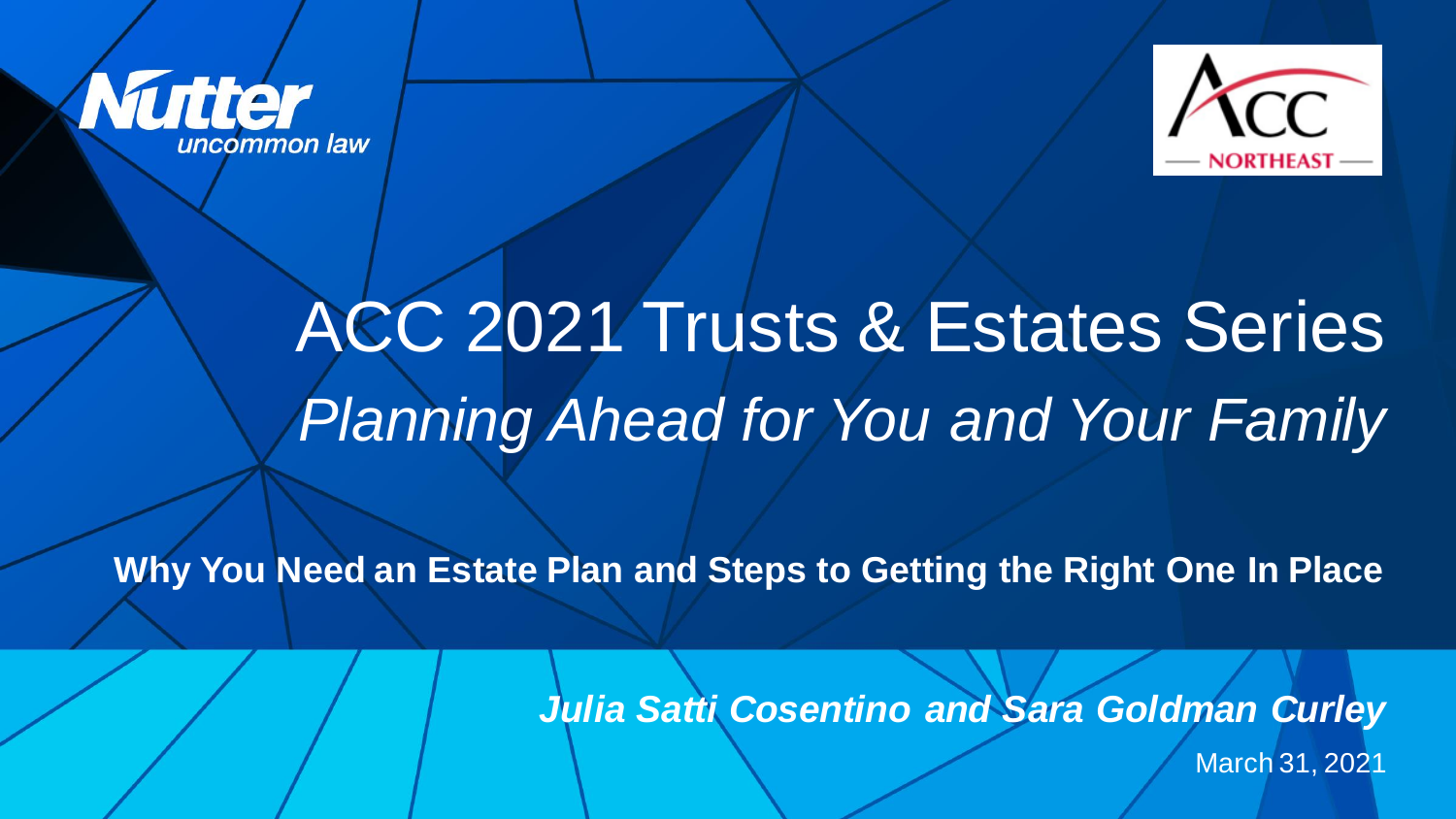

## **Why You Need an Estate Plan and Steps to Getting the Right One In Place**

**First of Three Webinars**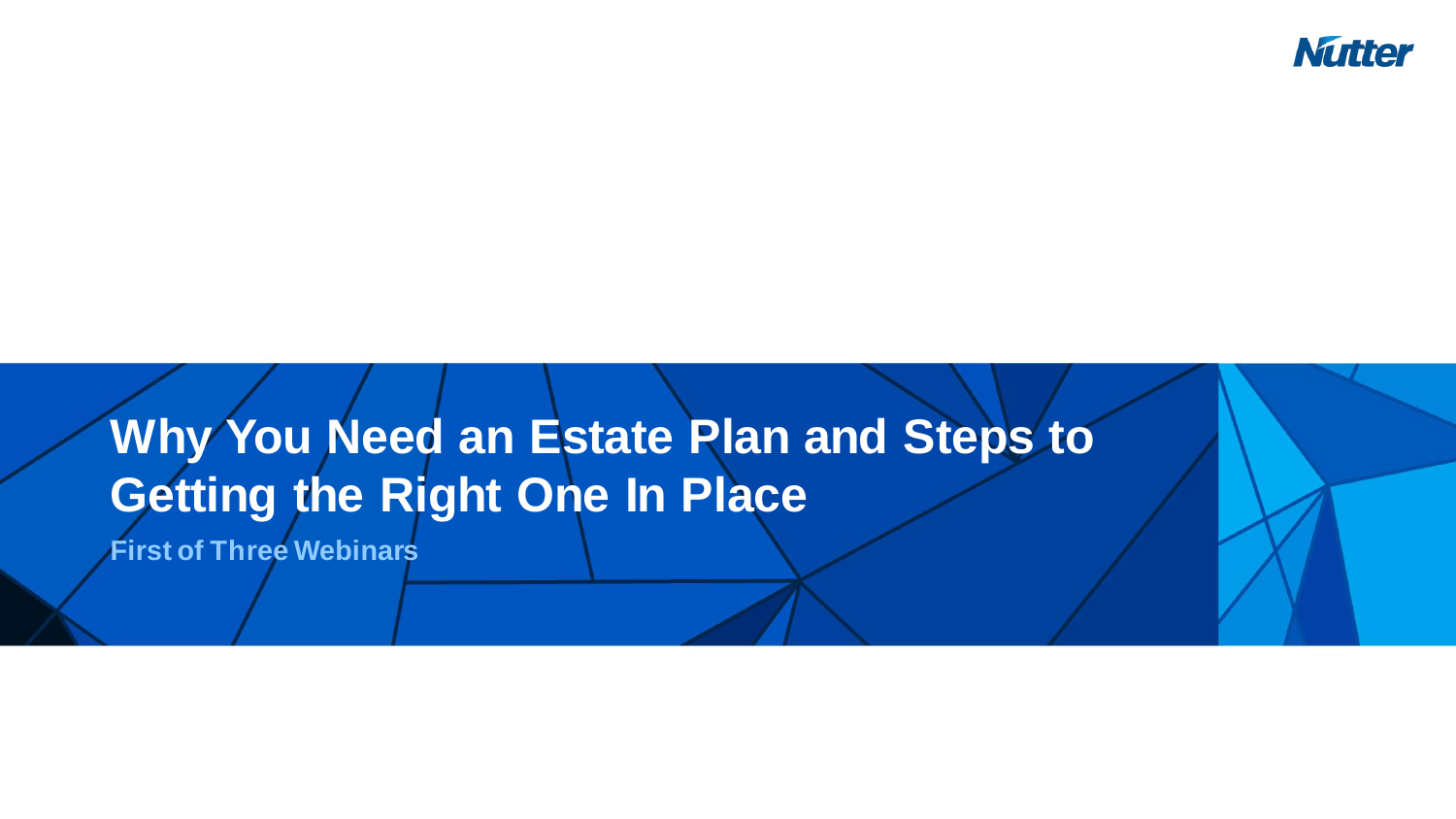### **Presenters**



**Julia Satti Cosentino** Partner, Private Client Co-Chair, Nonprofit and Social Impact [JCosentino@nutter.com](mailto:jcosentino@nutter.com)

**Sara Goldman Curley** Partner and Deputy Chair, Private Client [SCurley@nutter.com](mailto:SCurley@nutter.com)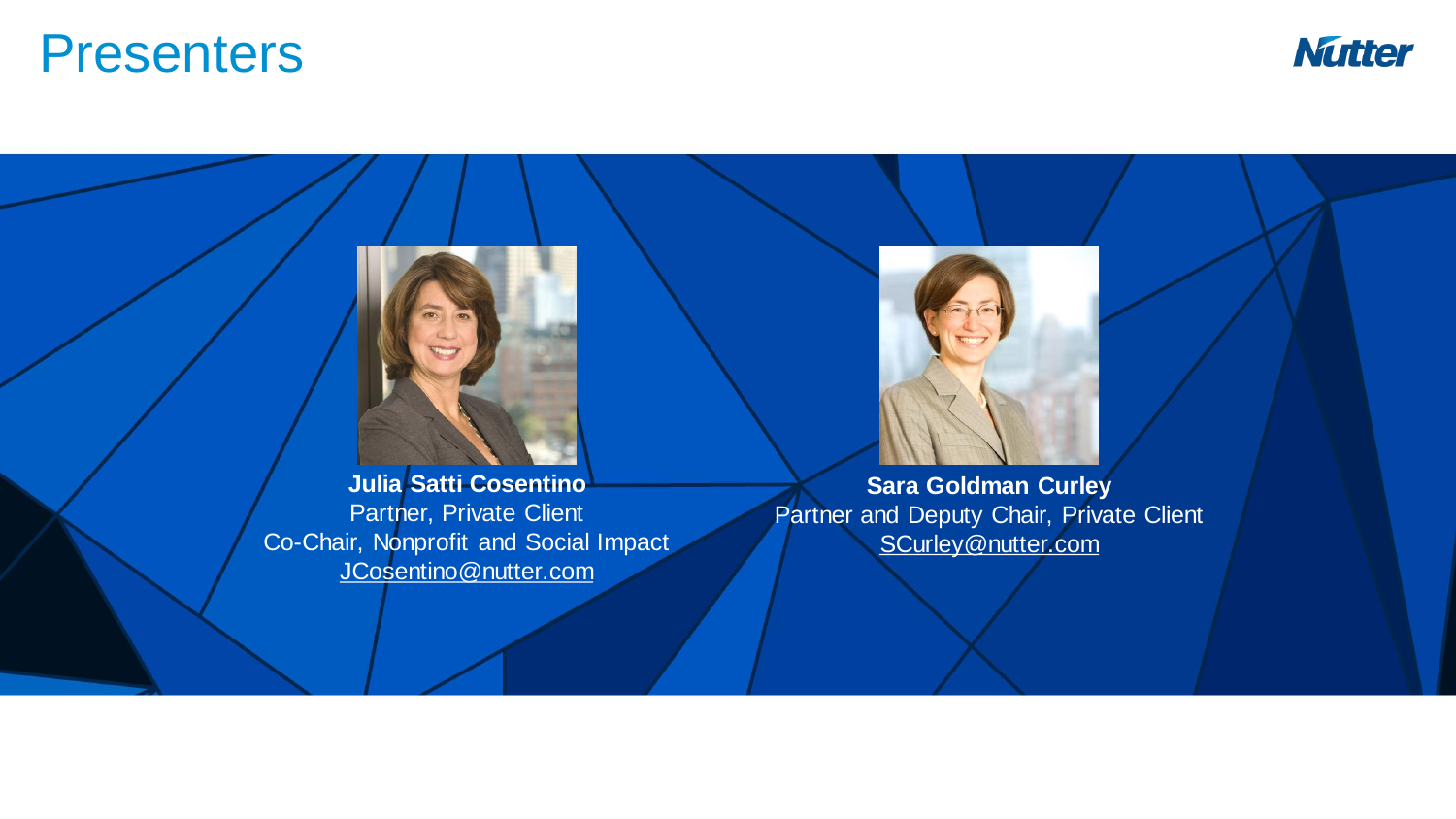### Nutter at a Glance

• 150 lawyers; headquartered in Boston and an office in Hyannis

- 26 Private Client attorneys, one of the largest groups in Massachusetts
- Our private clients are individuals and families, entrepreneurs, private business owners, and executives
- Our Nonprofit and Social Impact group advises individuals, private foundations, charitable trusts, other nonprofit organizations, and businesses
- Nutter Investment Advisors (NIA) is a registered investment adviser that is wholly-owned by the firm and may provide investment advisory services to trustees, foundations and other clients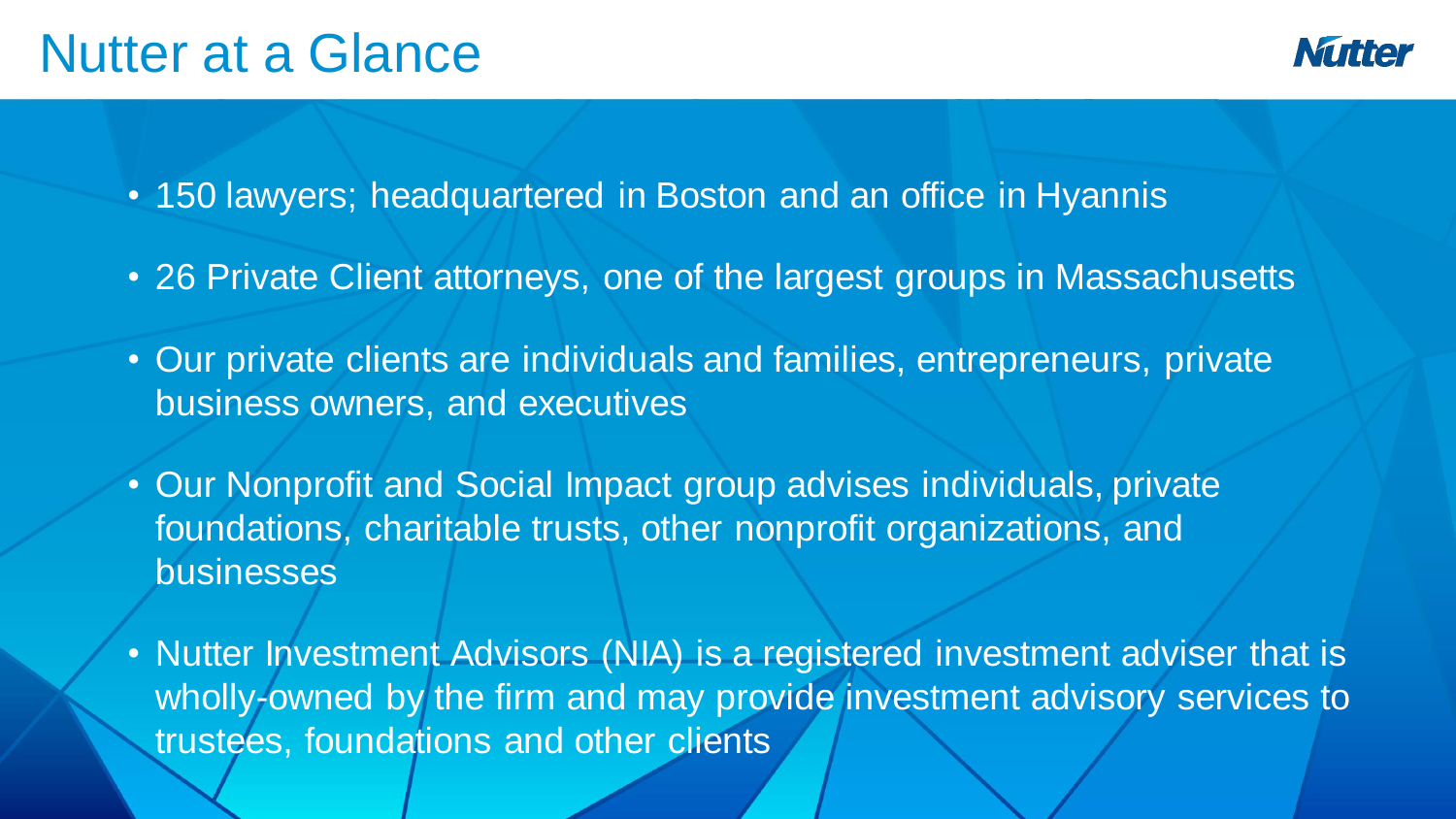



- 1. What do we mean by an "estate plan" and why is it important to have one
- 2. What documents are part of a "core estate plan" and the role each one plays
- 3. Advice for people who are in different situations
- 4. Recommended actions for you to take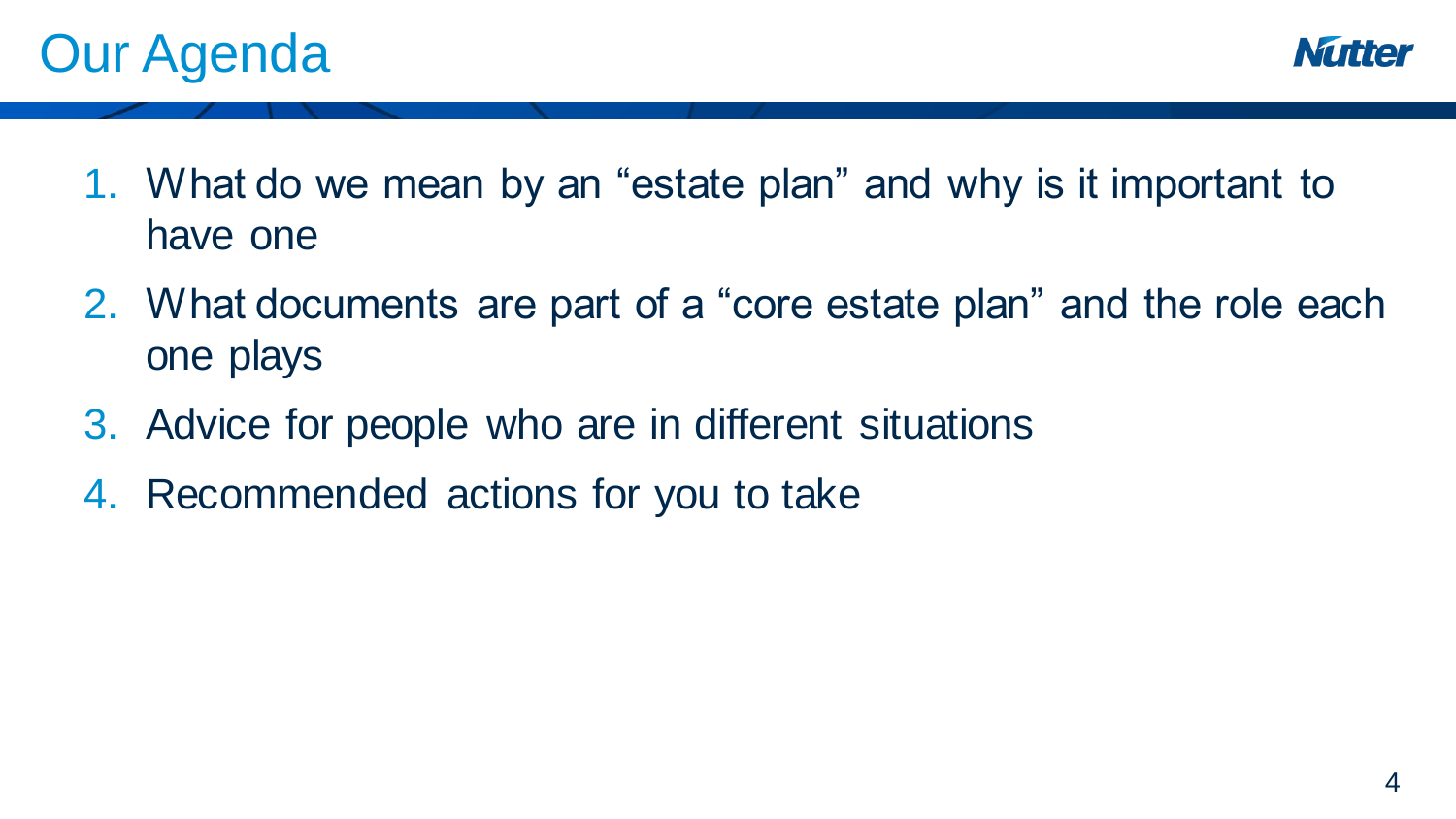

- 1. Plan for incapacity/disability
- 2. Control who receives your property and how they receive it
- 3. Choose who administers your estate and nominate guardians for your children
- 4. Minimize estate taxes
- 5. Provide some creditor protection for your family after your death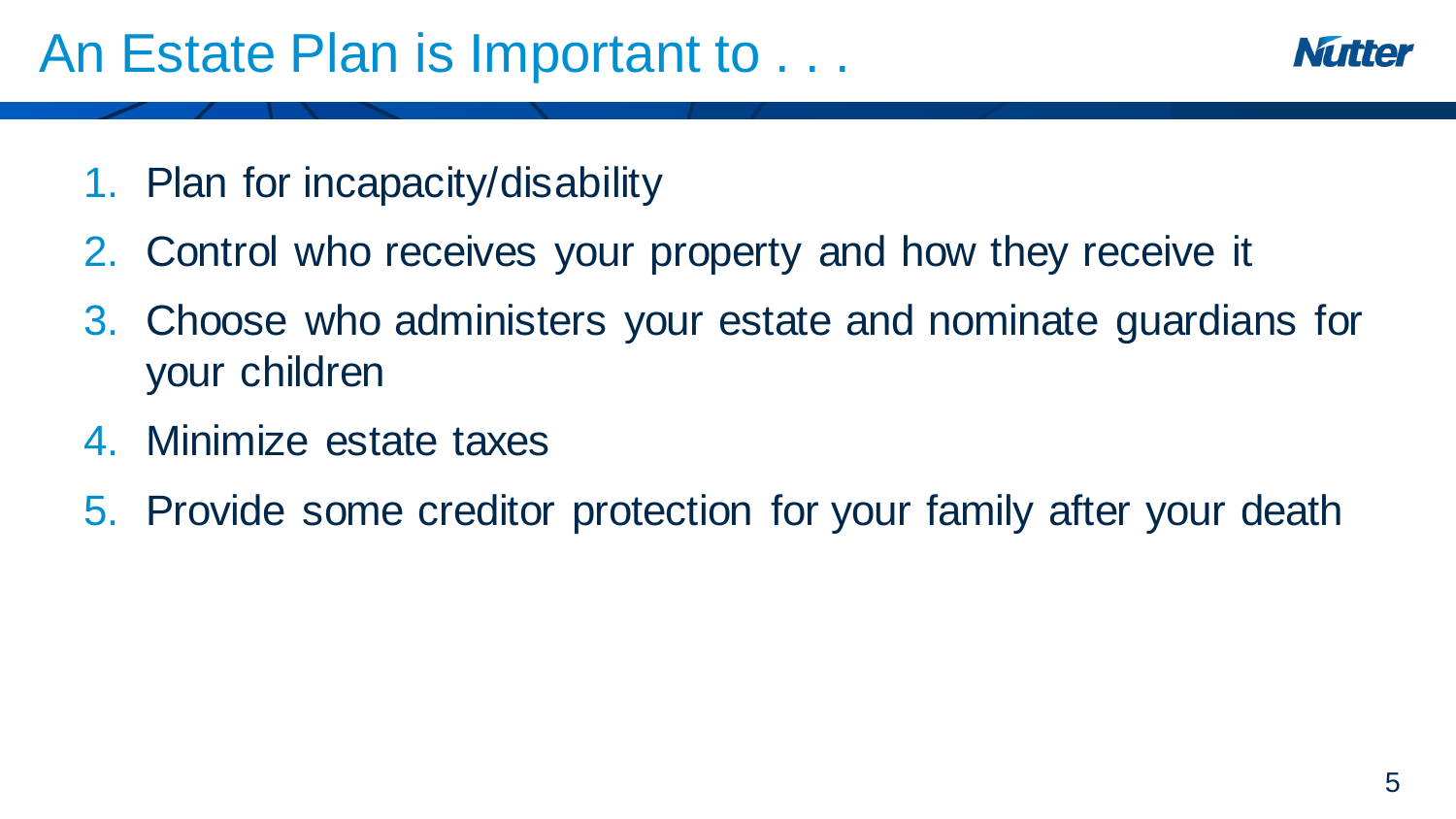

- 1. Owned in your individual name
- 2. Held jointly with someone else
- 3. With a beneficiary designation (life insurance, retirement accounts, account with a "transfer-on-death" provision)
- 4. Held in a trust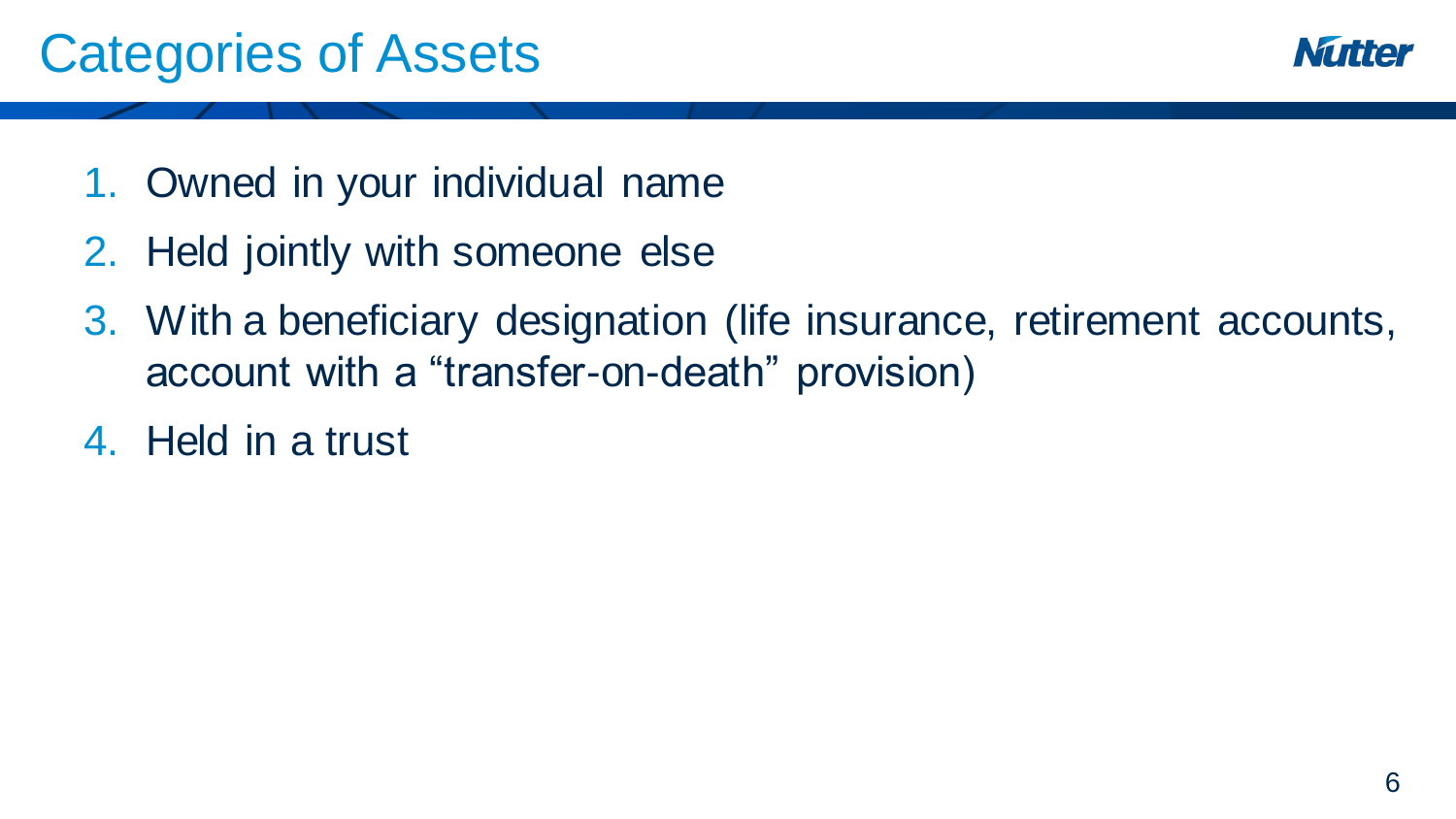## Main Components of an Effective Estate Plan



#### 1. WILL

- 2. REVOCABLE TRUST
- 3. HEALTH CARE PROXY
- 4. DURABLE POWER OF ATTORNEY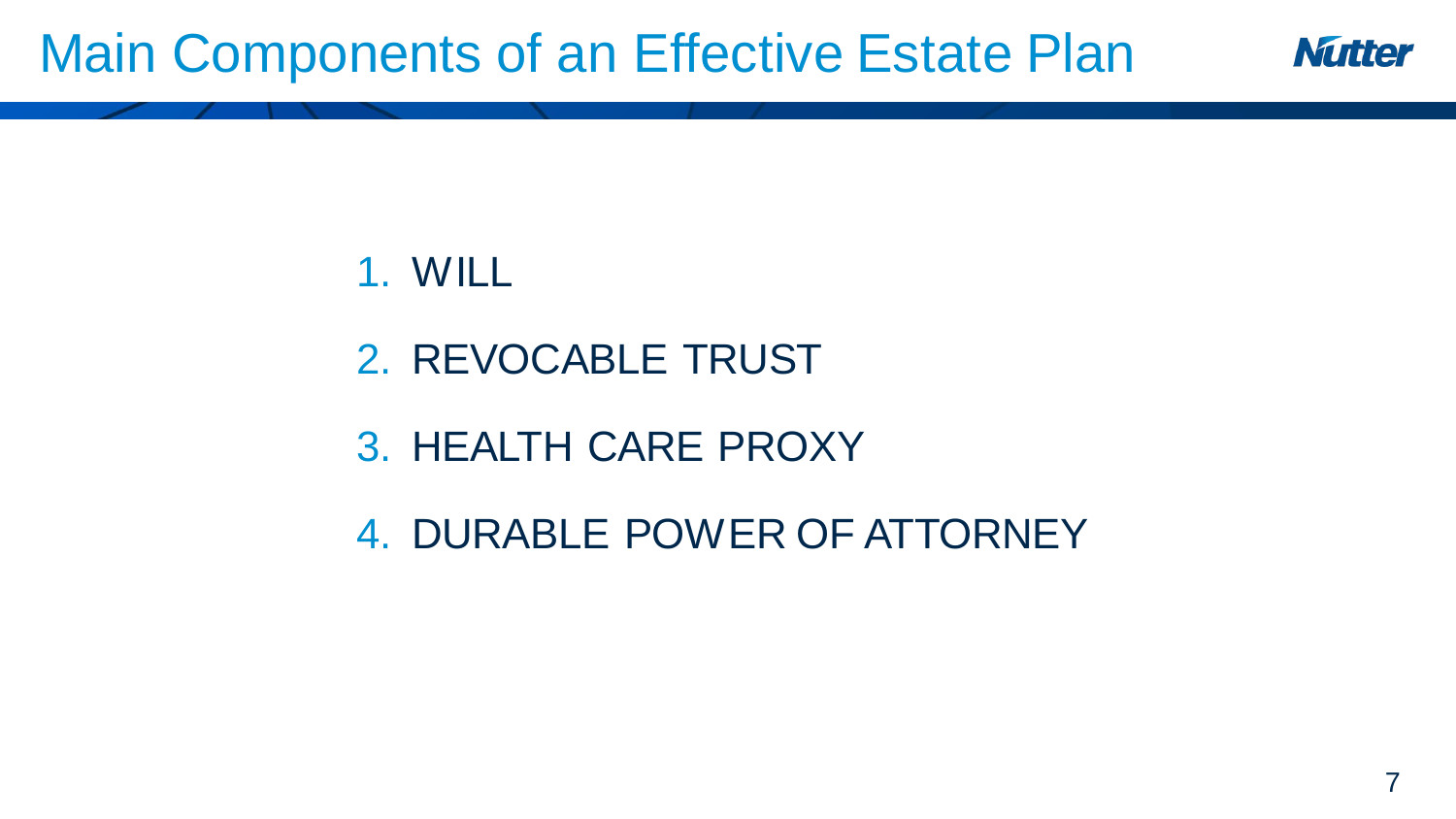

### 1. Disposes of your "probate property"

- Not your joint property
- Not your assets with beneficiary designations
- Often, only your personal belongings and the "residue" are disposed of by the will
- 2. Names the personal representative (and successors) to administer your estate
- 3. Nominates the guardians (and successors) of children who do not have legal capacity
- No will? Here's what that means...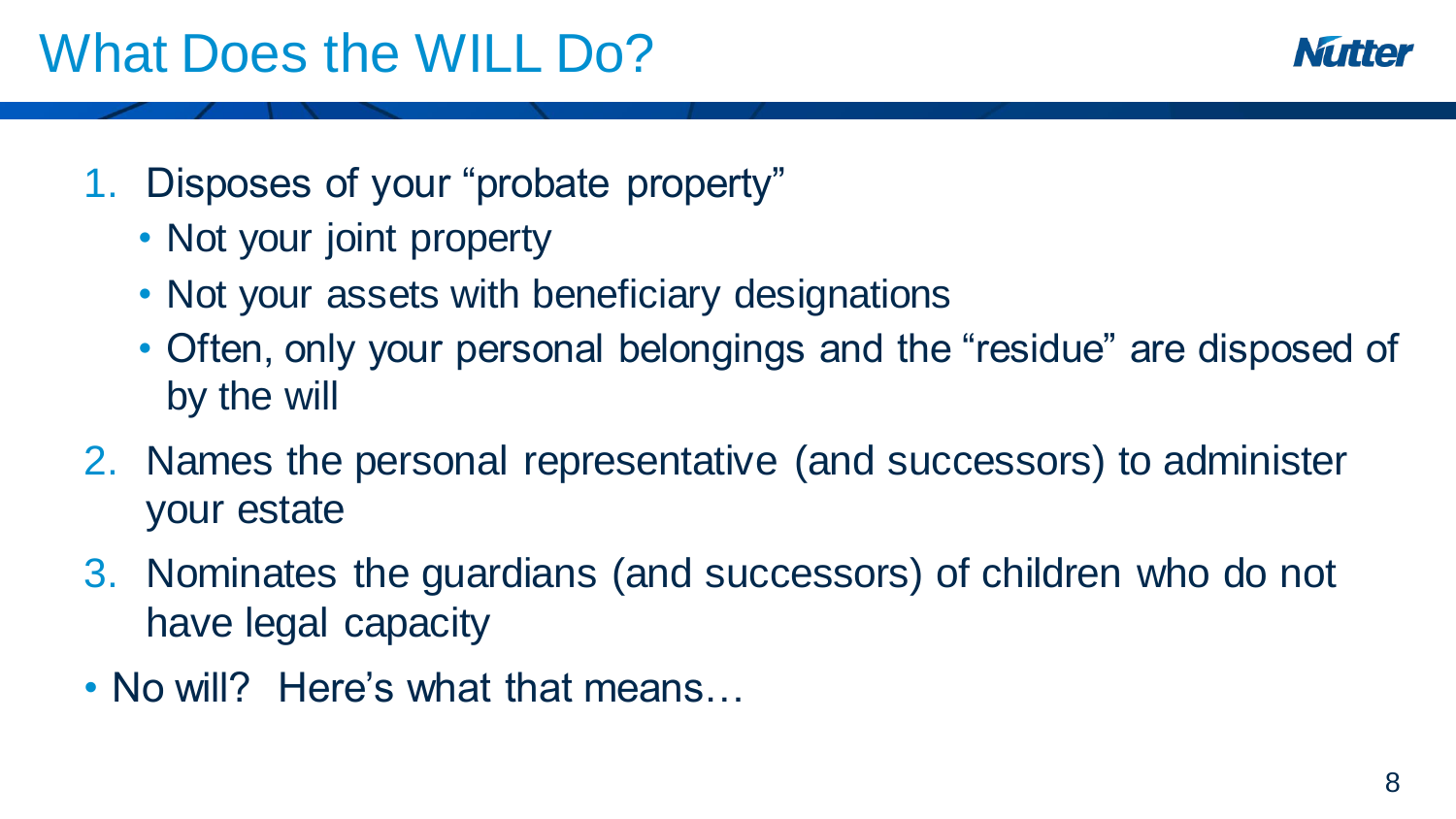## Simple example of a will's provisions

- I leave my personal belongings to my spouse, otherwise my children equally; I ask my family to turn to my side letter for guidance on distributing my books;
- I leave the residue of my estate to my REVOCABLE TRUST;
- I name my spouse to act as the PR of my estate, to be succeeded by Sara Curley; and
- I nominate my spouse as guardian of my minor children, but if my spouse cannot act, I name my sister-in-law.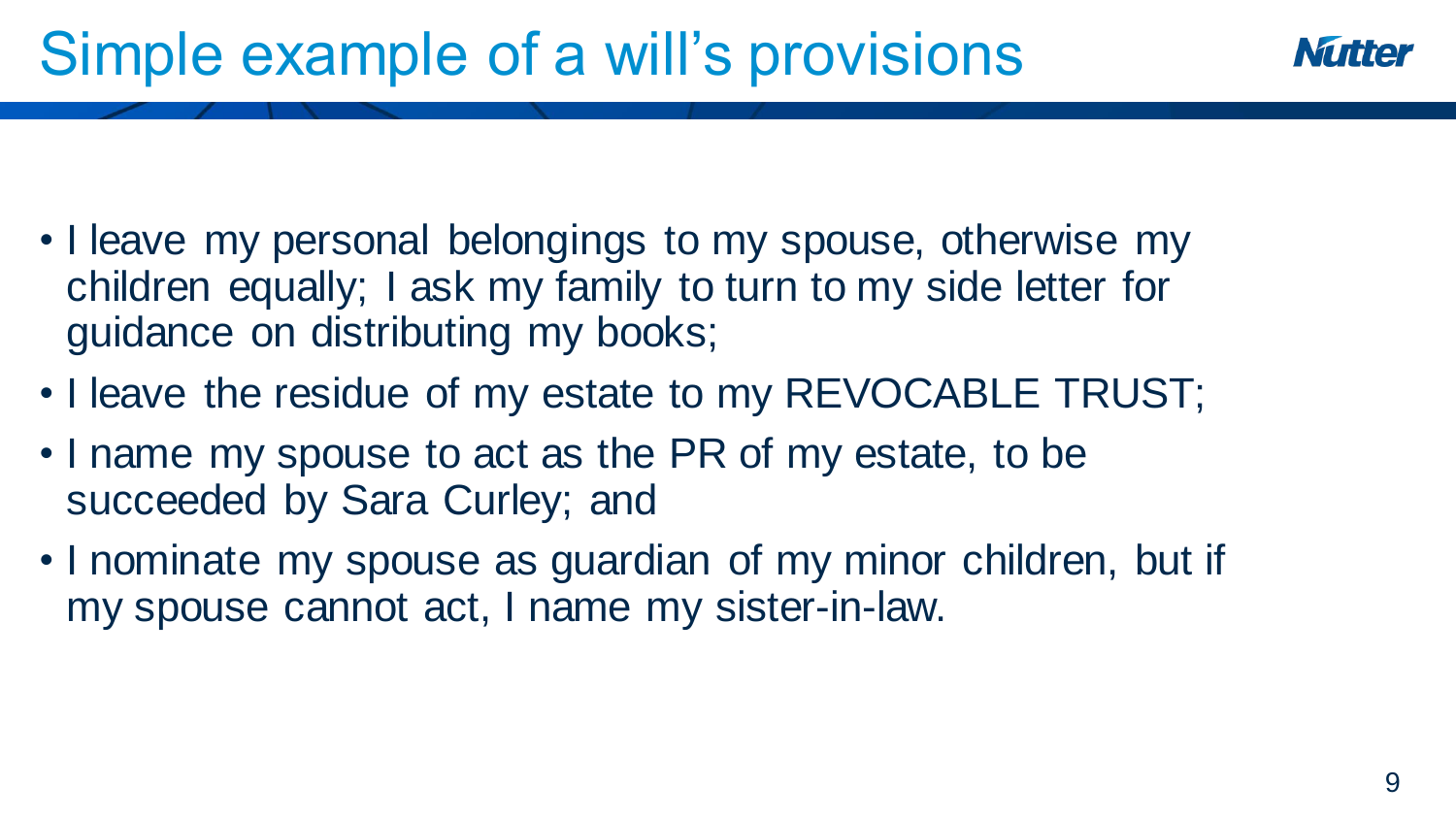## Introduction to Revocable Trusts



- What is a trust?
- What does it mean to "fund" a trust?
- What benefit does my trust provide to me?
- What benefit does my trust provide to my children/family?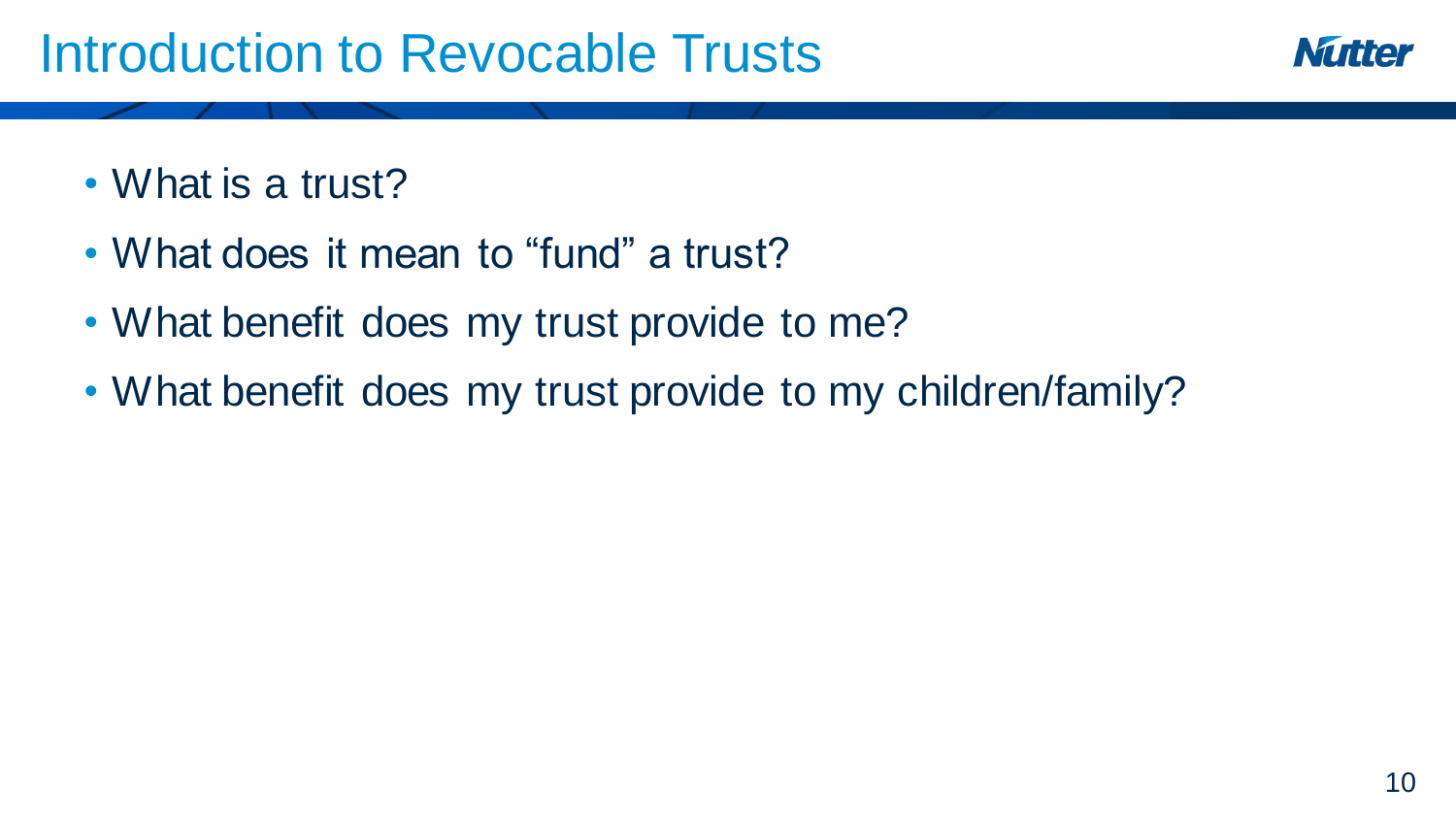## Slight Detour – Introduction to Estate Tax

- 100% Marital Deduction (if spouse is US citizen)
- Federal Estate Tax: \$11.7 million exemption
	- Portability
- Massachusetts Estate Tax: essentially a \$1 million exemption
	- Use it or lose it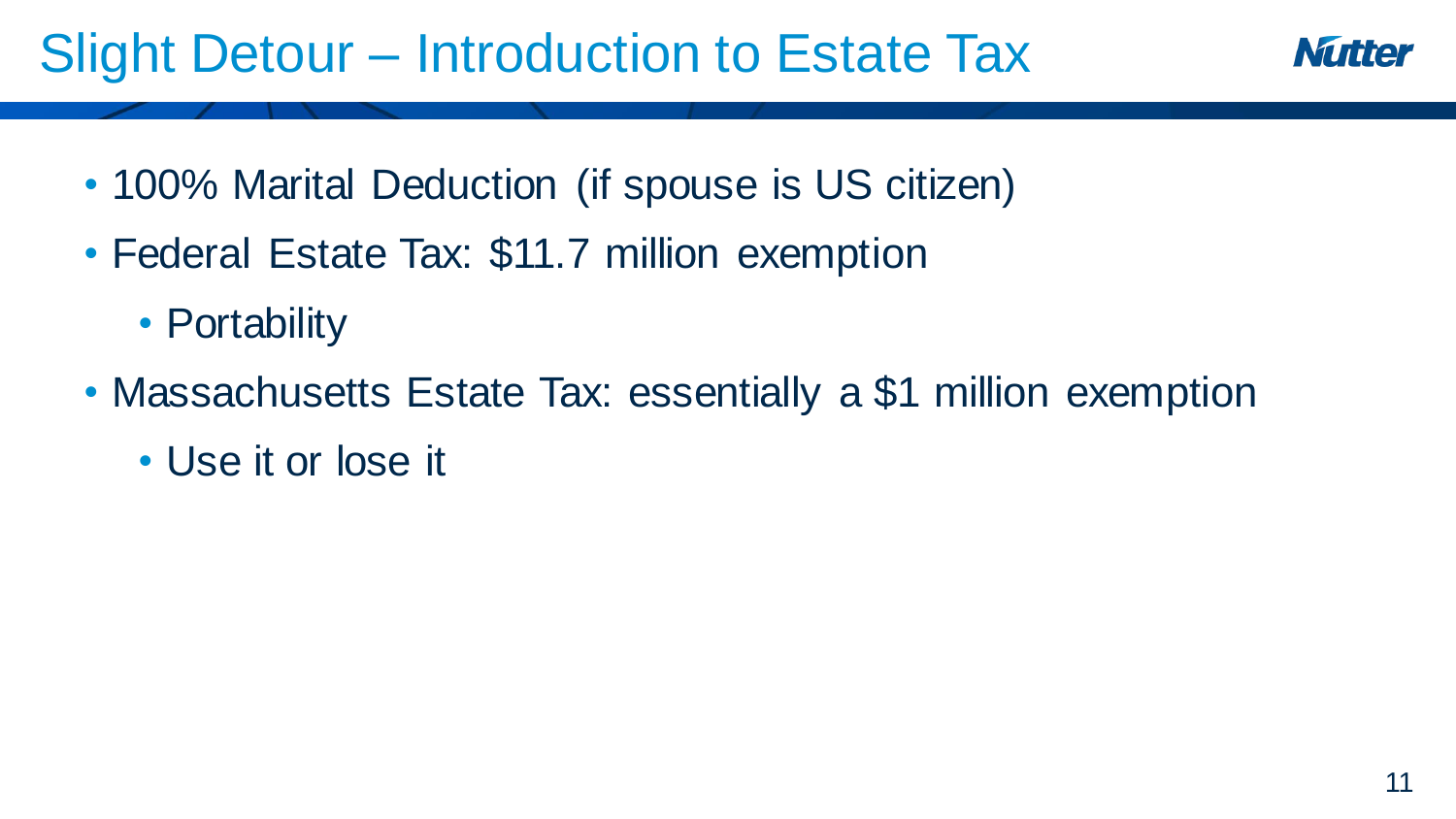

**How a trust can save Massachusetts estate tax for a married couple**

Scenario 1 - "I Love You Plan" (everything outright to surviving spouse)

- Each spouse has \$1 million of assets
- Massachusetts estate tax of \$99,600 on second spouse's death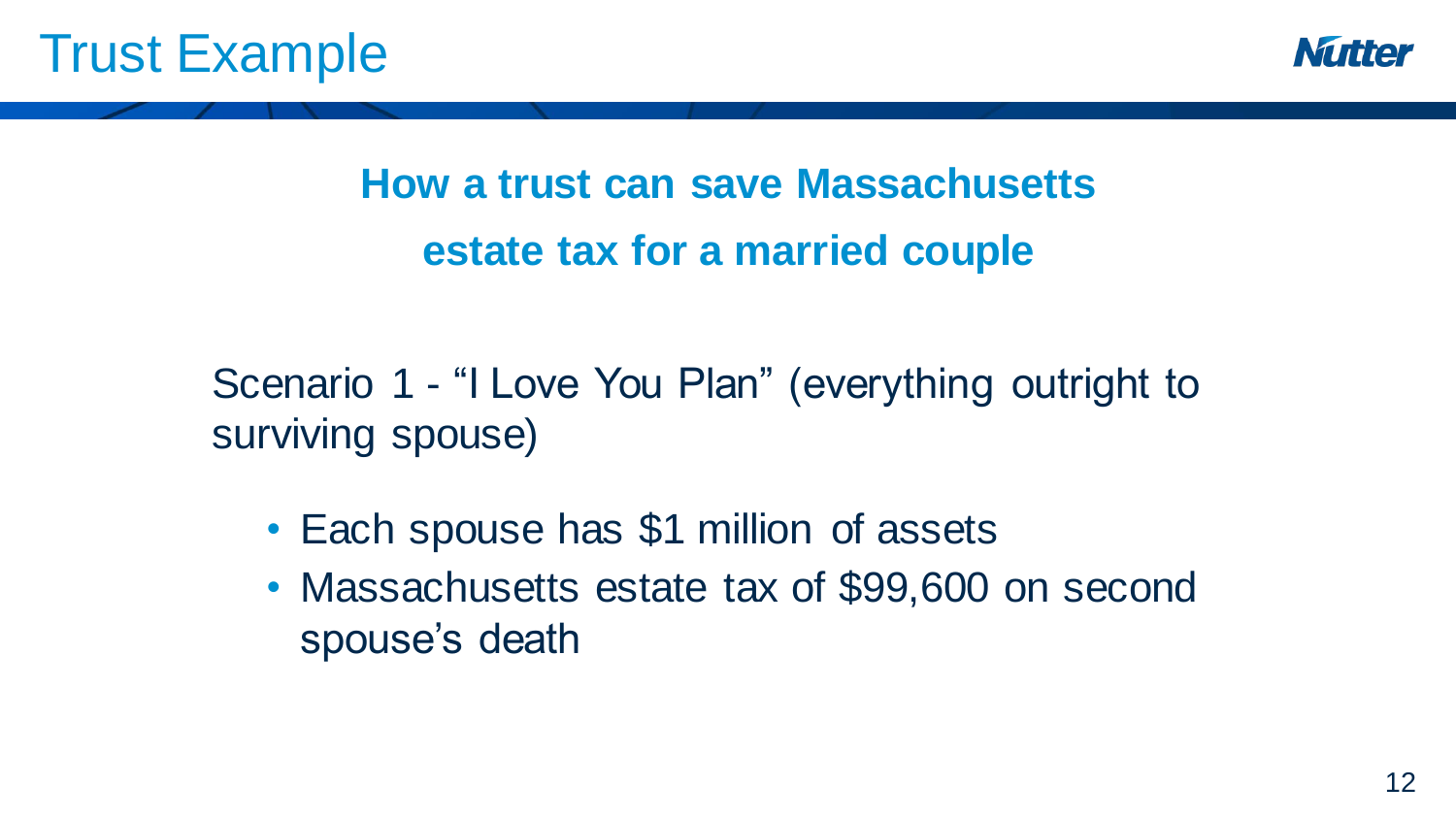

**How a trust can save Massachusetts estate tax for a married couple**

Scenario 2 – Use a trust

- Provide for surviving spouse on death of first to die but do so in a trust to shelter trust assets from tax in survivor's estate
	- Each spouse has \$1 million of assets
	- No Massachusetts estate tax on second spouse's death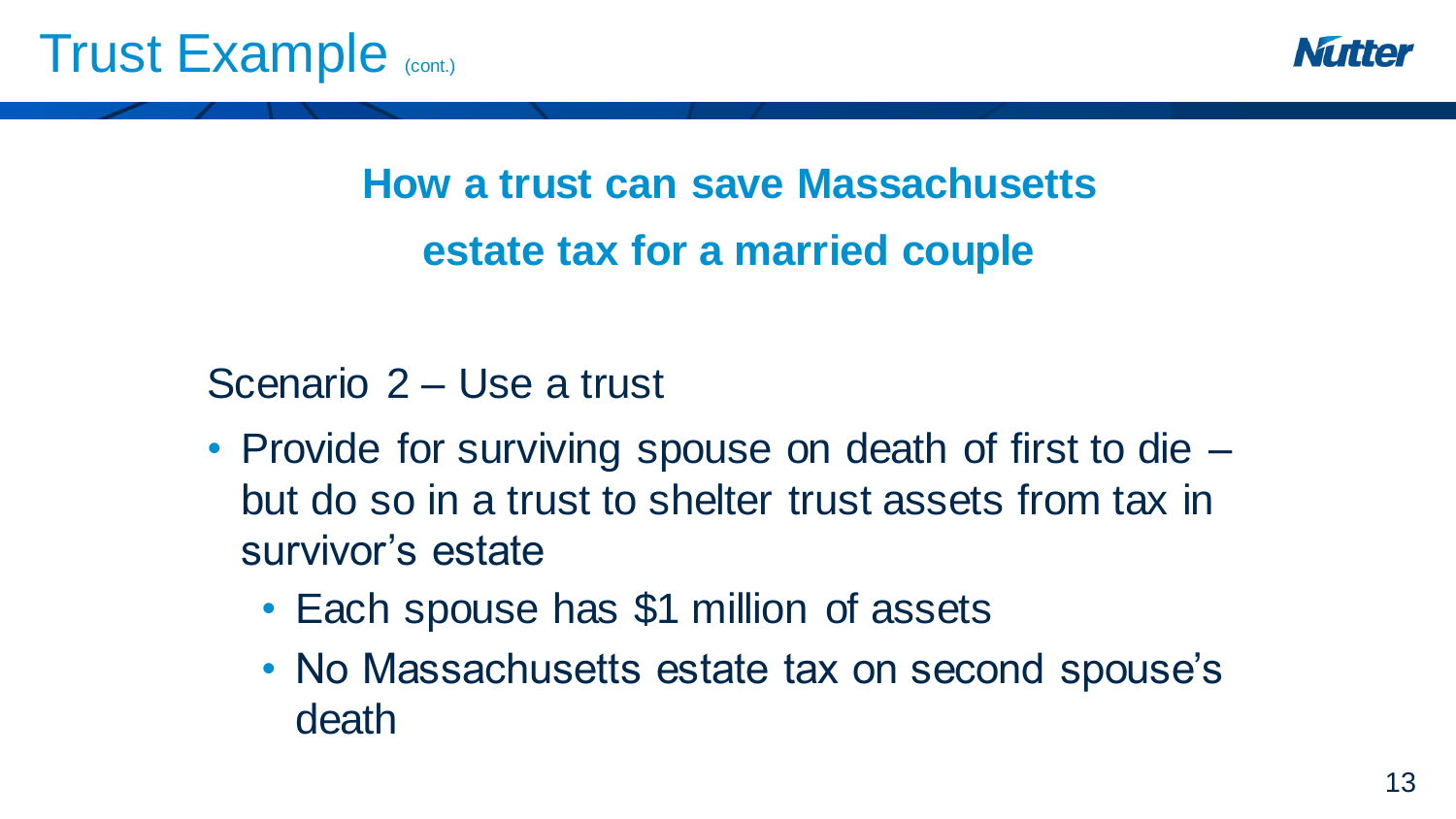## Disability Planning Documents to Consider

#### 1. HEALTH CARE PROXY

- a. Names a heath care agent
- b. May be accompanied by a medical directive

### 2. DURABLE POWER OF ATTORNEY

- a. Names an attorney-in-fact
- b. Should be updated periodically
- c. Newer versions, e.g., cover "digital assets"

### 3. HIPAA AUTHORIZATION

4. Medical Orders for Life-Sustaining Treatment (MOLST) Form

#### a. Bright pink!

b. Must be signed by physician, nurse practitioner or physician assistant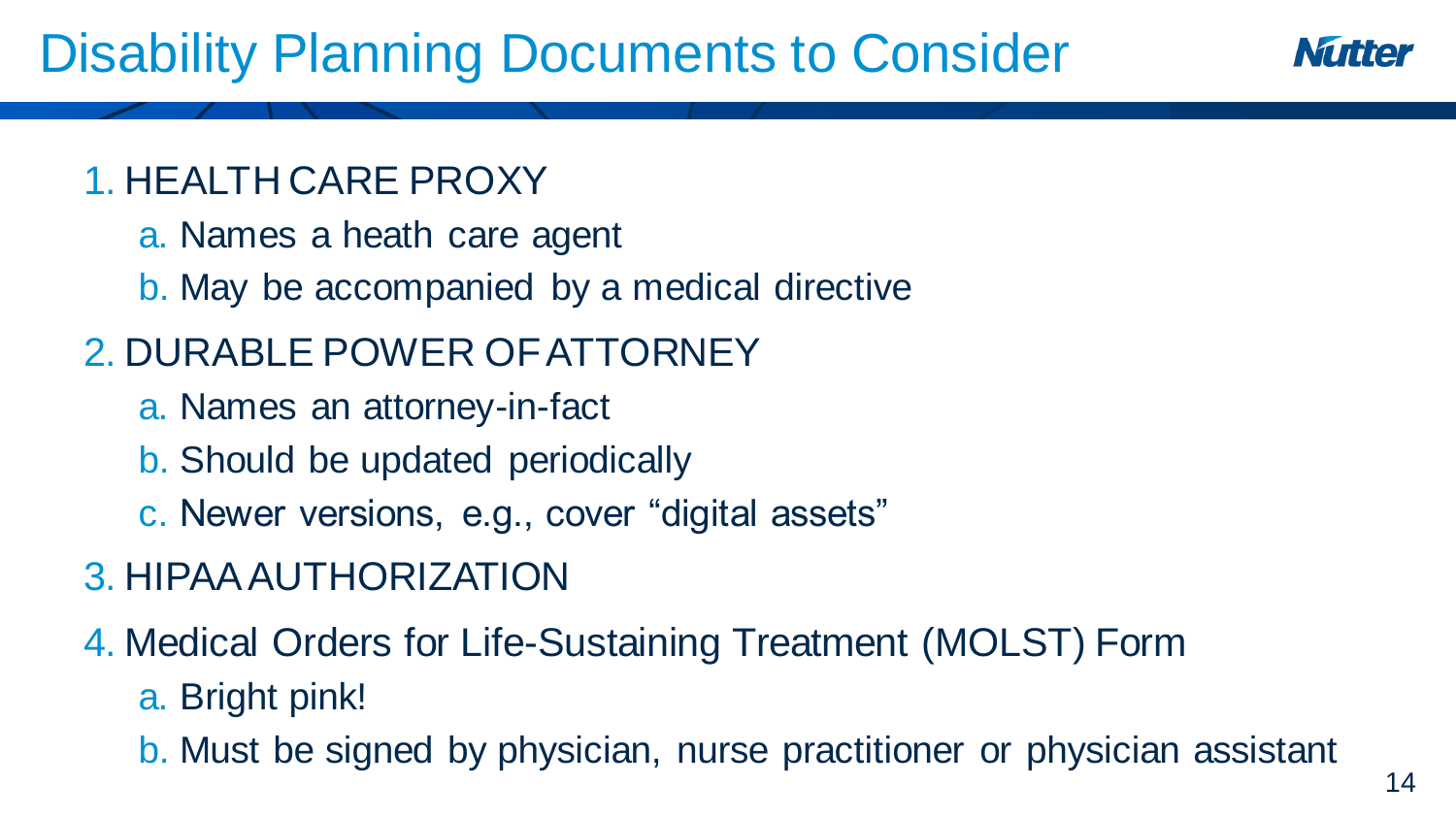## Course of Estate Settlement and Distribution



**Mutter**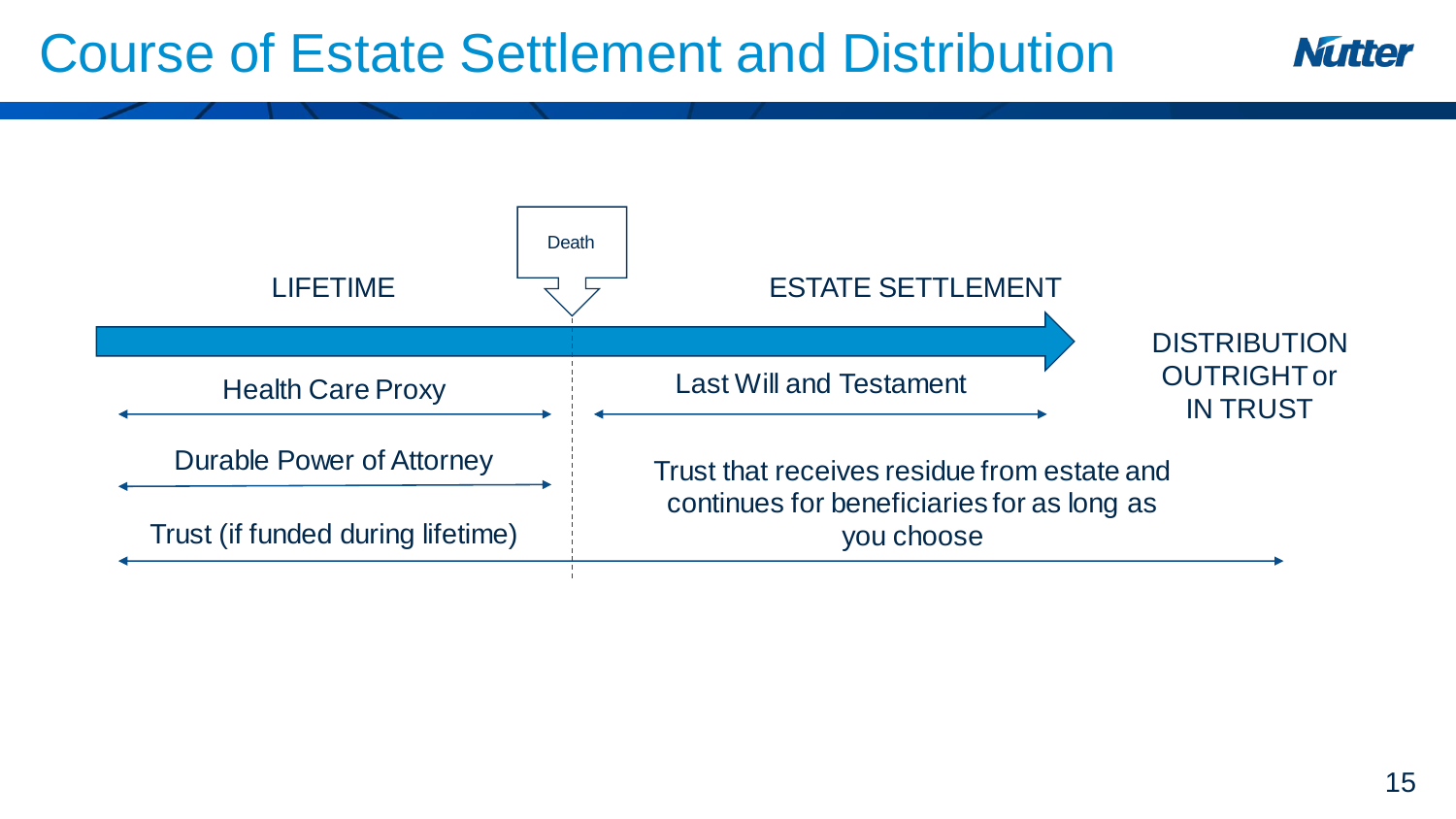

1. An unmarried adult with no children

- 2. A married couple with children ages 15 and 18
- 3. A retired couple in their late 70s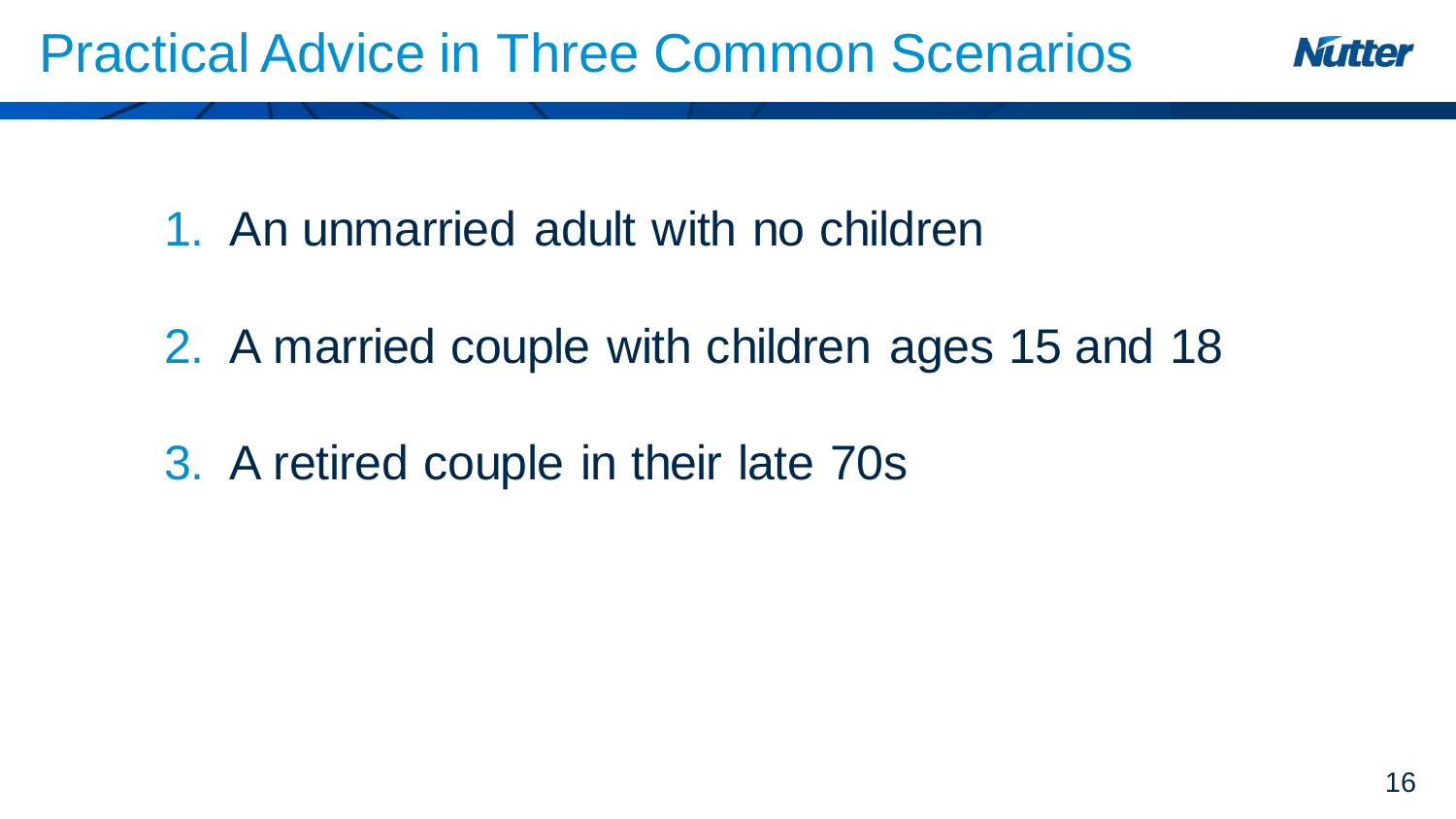## Scenario #1 – Unmarried Adult with No Children

- Unless you want wealth to pass to heirs at law under state statute, with your estate to be administered by a personal representative possibly not of your choosing, *you must execute an estate plan*
- Review selections for your health care agent (Health Care Proxy), your attorney-in-fact (Durable Power of Attorney), your personal representative (Will) and your trustee (Trust) to be sure the chosen individuals and/or professionals are still suitable for your current family and/or financial circumstances
- Make sure your records are easily identified and accessed, especially records stored in digital form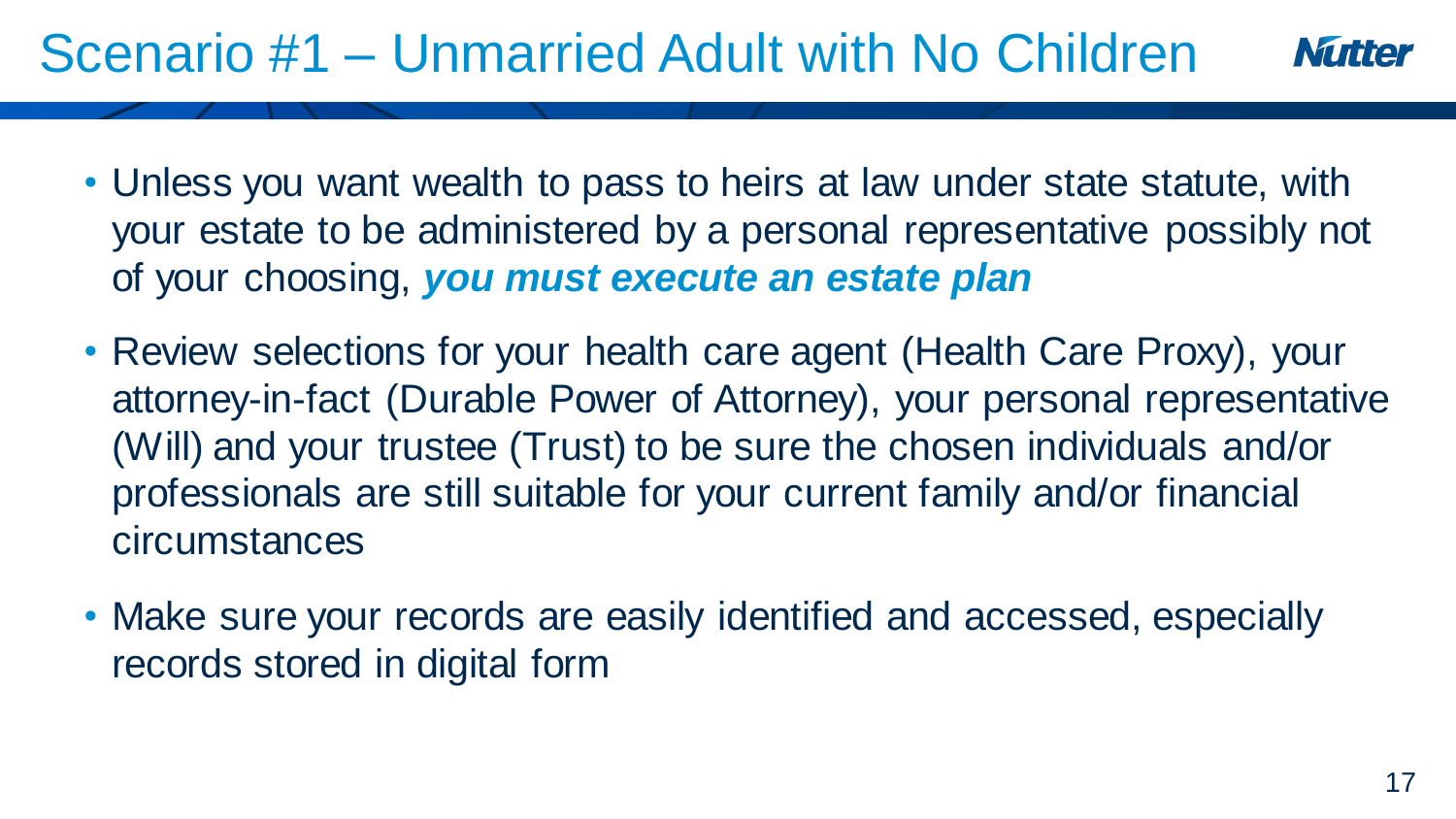#### Scenario #2 – Married couple w/ Kids Ages 15 & 18 **Mutter**

- Be sure the guardianship provisions in your will are up-to-date
- Consider having child who is 18+ execute a Health Care Proxy, HIPAA Authorization, Durable Power of Attorney and FERPA Waiver (and/or whatever forms are particular to their school)
- Review trust provisions to ensure they reflect your current thinking on when and how each of the children should receive their inheritance and whether the division between them should be equalized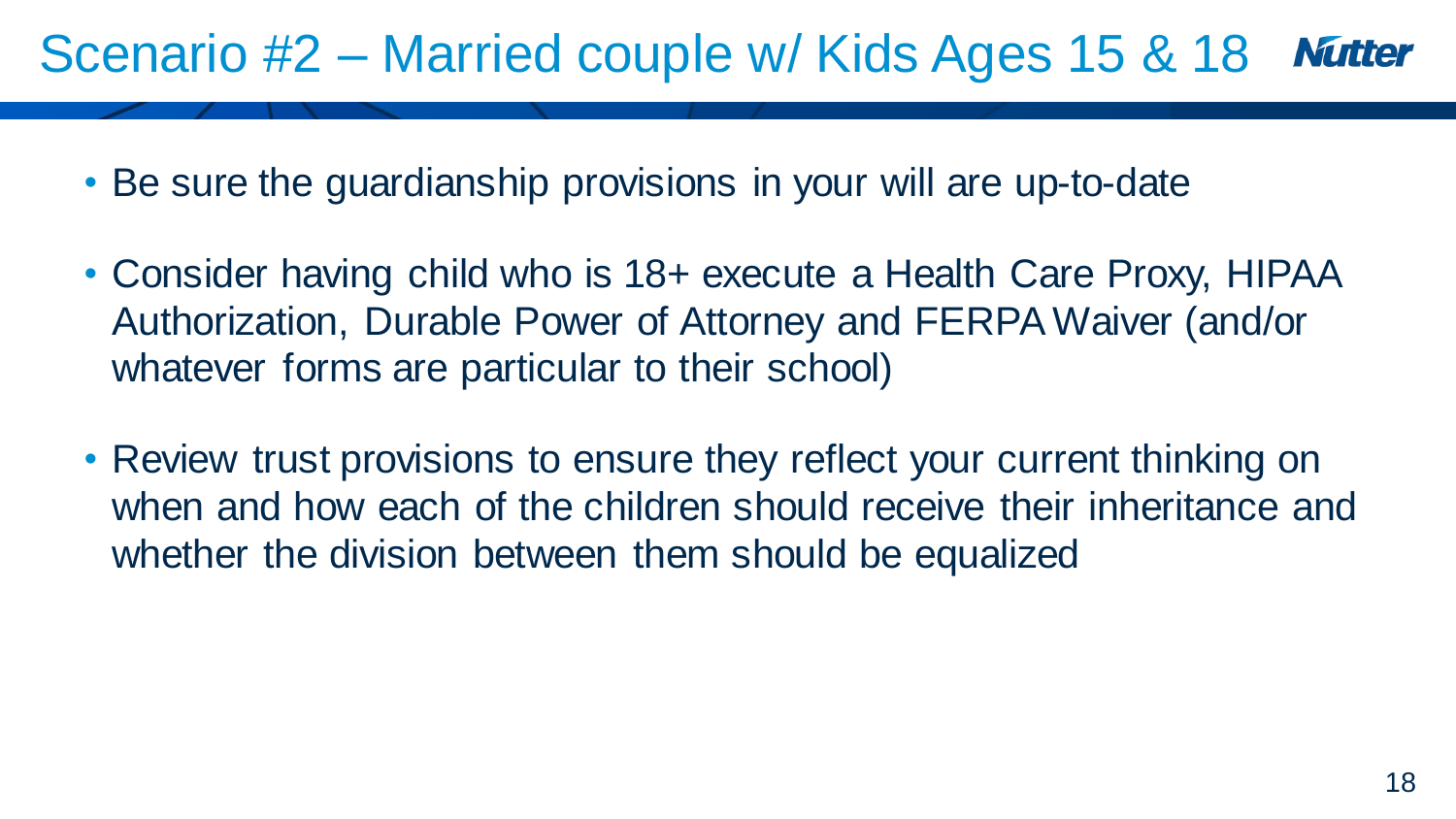### Scenario #3 – Retired Couple in Their Late 70s



- Be sure your beneficiary designations are up to date
- Consider whether it makes sense to "fund" your estate planning trust
- Take a second look at your Health Care Proxies and Durable Powers of Attorney and consider whether it has become time to talk to your children about your intentions and/or involve them more in your planning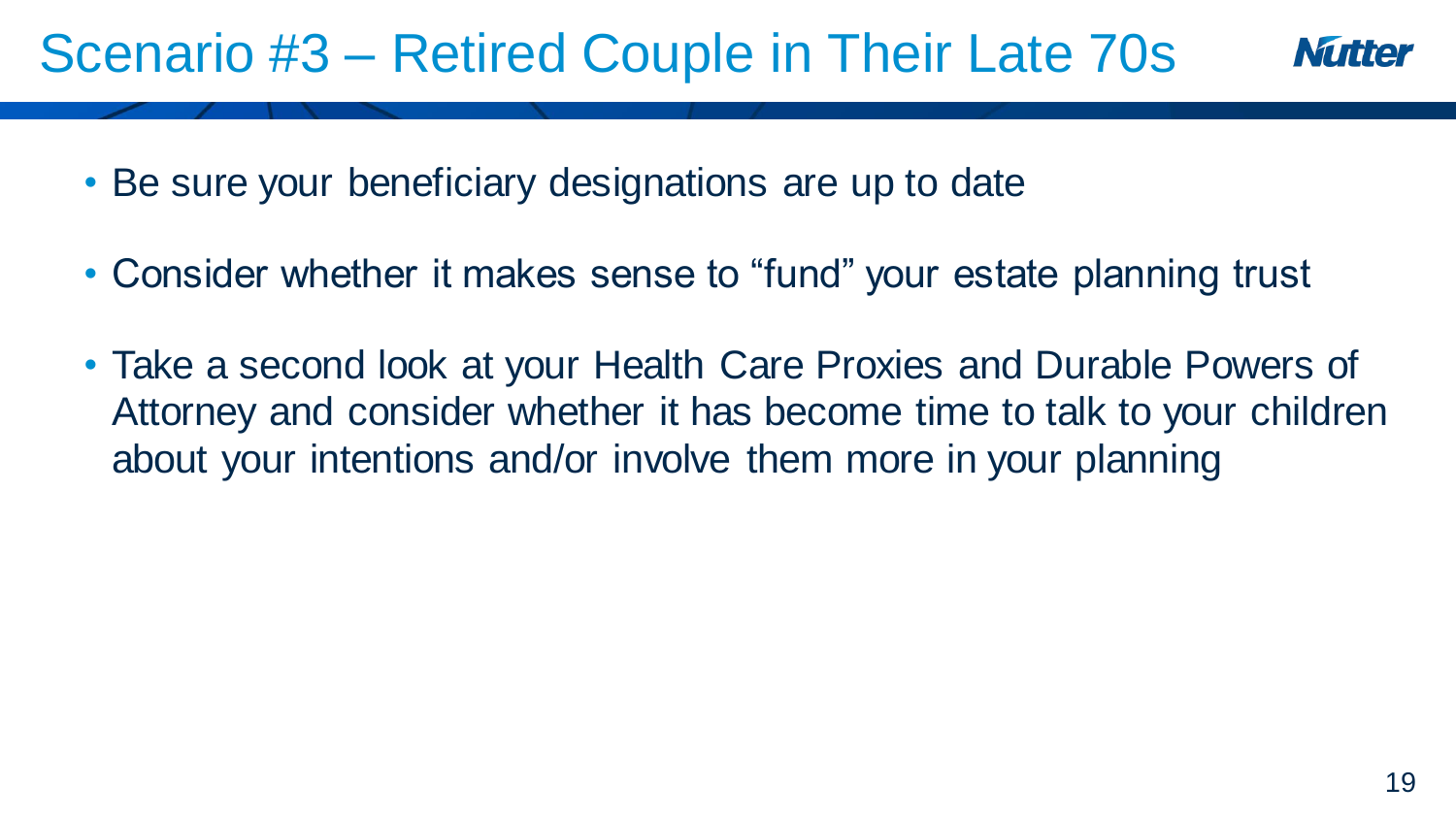## To Do List



- Review current documents and beneficiary designations
- Generally, estate planners want to know information about the types of assets and nature of assets that you own
- Think about who you are naming as fiduciary
- Think about who gets what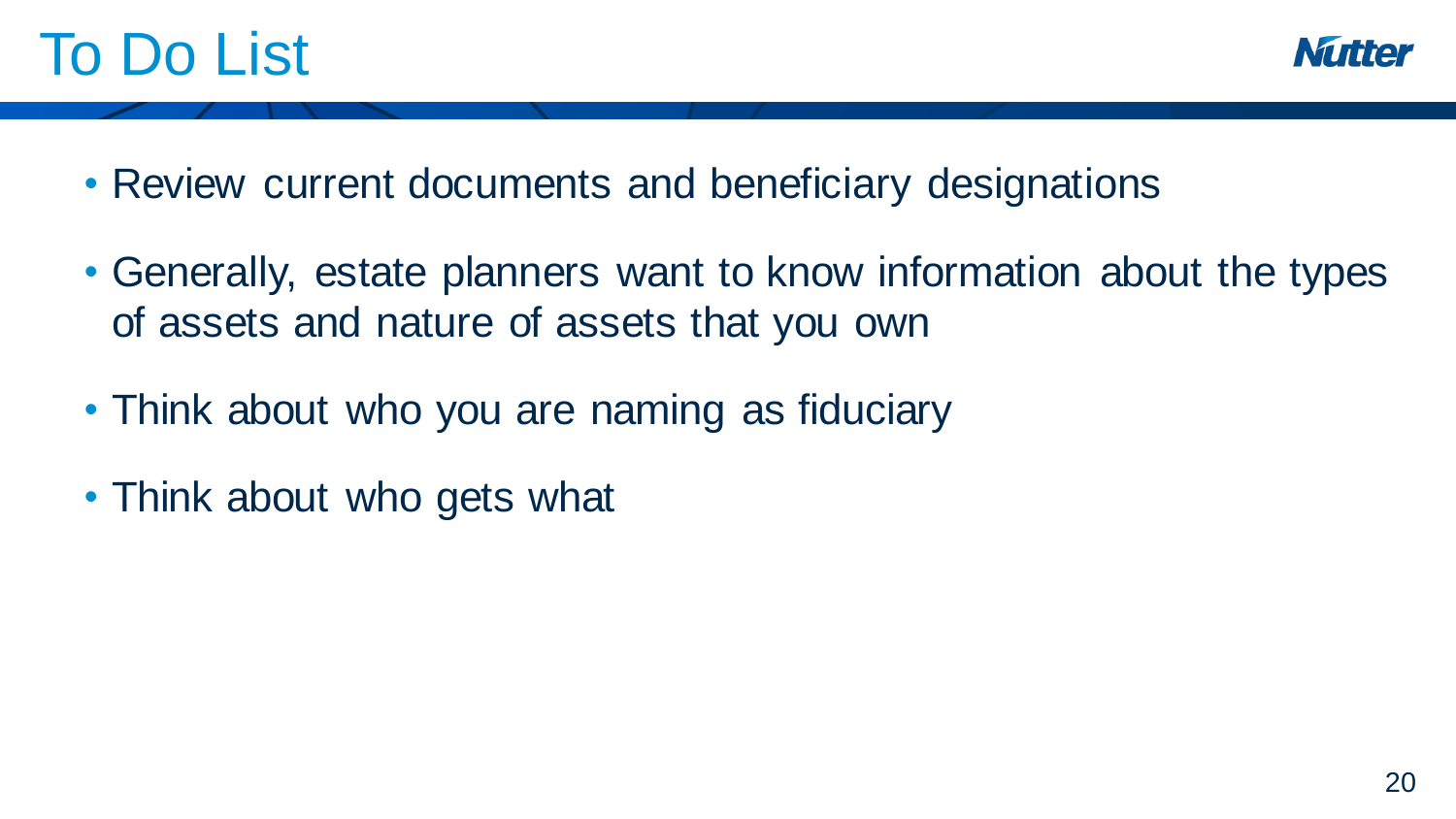## Upcoming Webinars



Management, Alignment and Stewardship of Your Assets through Trusts *Wednesday, June 9, 12-1 PM*

Tax Planning to Preserve and Enhance Long-Term Wealth *Wednesday, September 22, 12-1 PM*